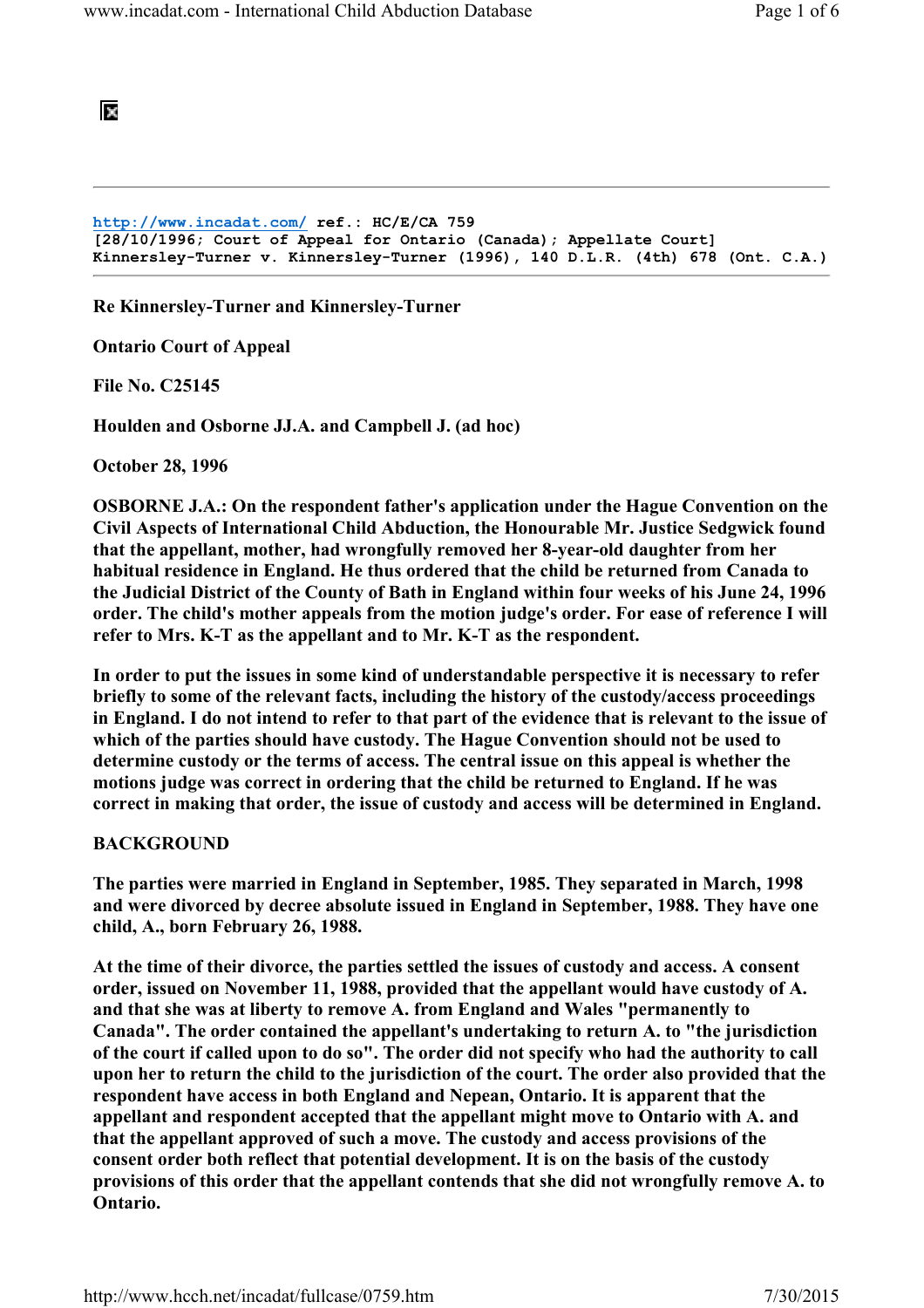In 1989, the appellant moved to Ontario with A. She obtained landed immigrant status in Canada on December 19, 1989. She moved into her own residence in Nepean in February 1990.

The appellant and A. returned to England in April 1990. At that time she was dissatisfied with her employment arrangements at a daycare centre in Nepean. In addition, her parents urged her to return and they promised to help her financially. Things did not work out in England. The appellant put it in this way in her affidavit:

They [her parents] can be very controlling and strict with all their children. This has caused a great deal of tension in my family .... I realized once I returned to England, that I was unwilling to accept their financial support if it meant being controlled.

As a result of her problems in England, the appellant decided to return to Canada. She left A. with her aunt in Devon, England for six weeks and returned to Canada to find accommodation and employment. A. returned to Canada with her maternal grandmother in June, 1990.

At Christmas, 1990, the appellant's parents came to Canada for a visit. At that time they suggested that the appellant should return to England where they promised to provide the appellant and A. with a self-contained flat in their home. The appellant stated that she thought carefully about this offer because of her family's involvement with it. She was concerned that her family was "dysfunctional", as the appellant described it in her affidavit.

Notwithstanding her misgivings, in March, 1991, the appellant returned to England with A. Once there, she discovered that her parents had no intention of providing the flat that they had promised. As a result, she returned to Nepean very shortly after she had arrived in England. She rented a house in Nepean and placed A. in daycare. Once she had established herself in Nepean, she returned to England to bring A. back to Ontario.

In about February, 1995, the appellant was again invited to return to England, this time by her uncle and her half-brother's wife. It was suggested that she stay with her half brother and his wife and seek employment in England. She was attracted by this offer. She contacted Immigration Canada to determine how long she could remain out of Canada before she would lose her landed immigrant status. She was told that she could be away for six months without losing that status. In the result, she returned to England with A. in September, 1995. Upon her arrival, she applied for employment, however, she was not successful in securing a job. She also enrolled A. in school.

Shortly after the appellant returned to England she commenced a relationship with her halfbrother's 17-year-old son. This relationship came to the attention of the respondent as a result of reports of it in the British tabloid press. On the basis of press reports the respondent concluded that his former wife was not fit to have custody of his daughter. He applied for a residence order (a custody order) in the Norwich County Court on November 27, 1995. On December 4, 1995, the respondent's application was transferred to the Bath County Court. On December 29, 1995, the appellant applied for custody of A. in the Bath County Court. At that point both parents had invoked the jurisdiction of the English courts.

The December 4, 1995 order of the Norwich County Court provided that the respondent serve and file a written summary of the oral evidence he intended to adduce and witnesses' statements by January 2, 1996. The order required the appellant to serve and file similar statements by January 16, 1996. The order further required both the parties to attend before the District Judge at the Bath County Court on the first available date after March 4, 1996.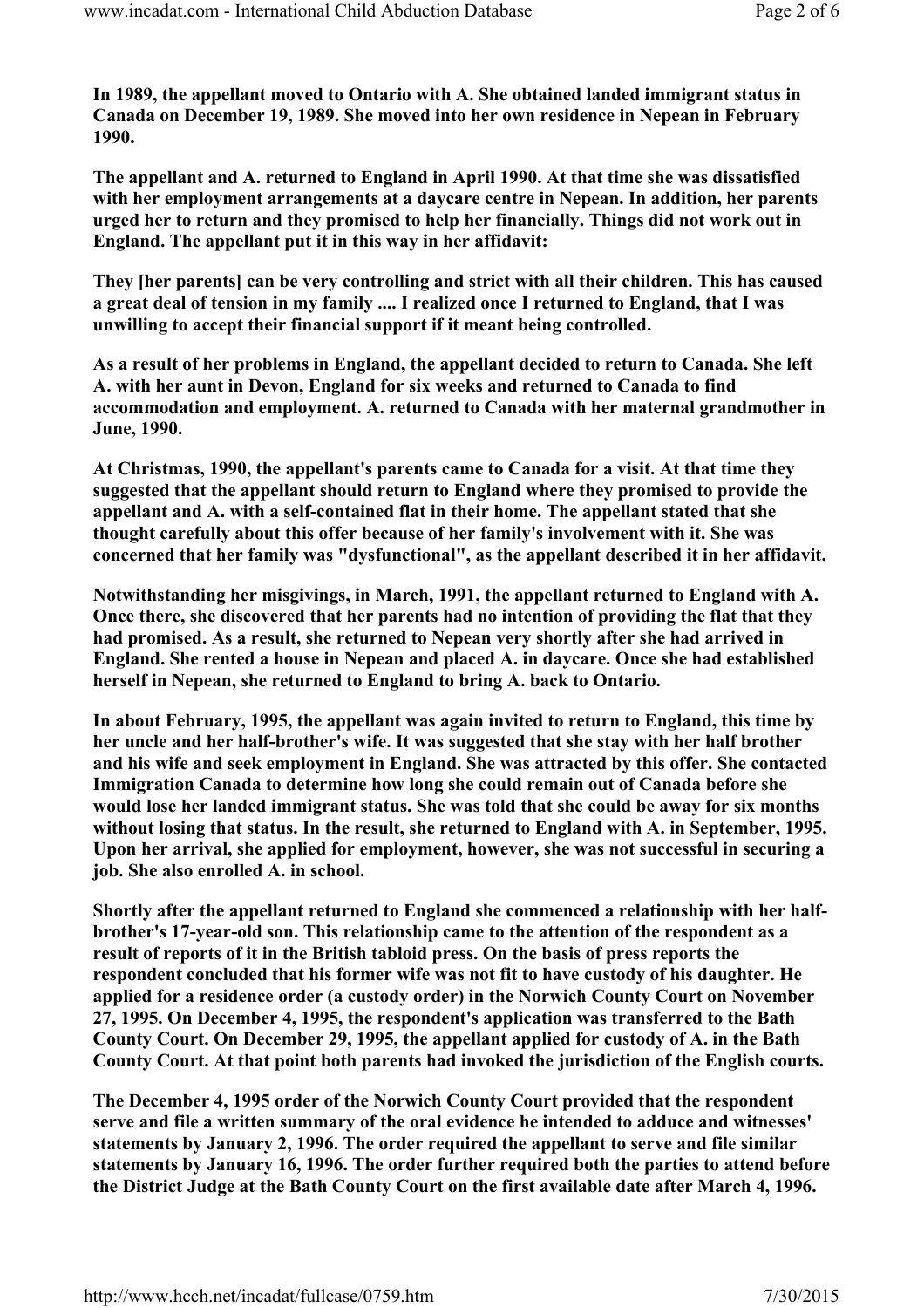On January 13, 1996, without notice to the court or the respondent, the appellant left England and returned to Canada with A. She did, however, write her solicitor in England just before her departure. In that letter dated January 13, 1996, the appellant wrote:

This past few days a friend of mine has made it possible for me to return. I feel I must do it and I strongly believe that it is A.'s best interests. ... I knew that G.K. etc. would influence I.K.T. [the respondent] and I do not want to risk I.K.T. getting contact [access]

...

When the respondent learned that the appellant had returned to Canada with A., he commenced a Hague Convention Application through the Child Abduction Unit of the Lord Chancellor's department. In due course a notice under Article 16 of the Hague Convention was issued and forwarded to the local registrar of the Ontario Court (General Division) in Ottawa. On February 13, 1996, His Honour Judge Batterbury of the Bath County Court made an order which I assume was thought to be necessary as a result of the appellant's departure from the jurisdiction with A. on January 13, 1996. In the February 13th order the appellant's solicitor was required to disclose her client's address to the court. This information was provided in a sealed envelope. The appellant was also ordered to "file statements within 28 days to reply to the respondent's application for residence and contact". Finally, the court ordered the appellant to return A. to the jurisdiction. The custody and access proceedings were further adjourned to March 21, 1996. On March 21, 1996, the proceedings were adjourned to May 10, 1996 and the appellant was ordered not to remove the child from England and Wales, once she had returned to England as she had been ordered to do in the court's previous order. She was also ordered, upon her return, to surrender her passport and A.'s passport to the court.

On May 10, 1996 the applications before the Bath County Court were adjourned for three months pending the outcome of the Hague Convention application made by the respondent in Canada. On June 24, 1996, the respondent's Hague Convention application came before Sedgwick J.

## THE HAGUE CONVENTION APPLICATION

The motion judge's order was made under Article 3 of the Hague Convention which provides:

The removal or retention of a child is to be considered wrongful where:

(a) it is in breach of rights of custody attributed to a person, an institution or any other body, either jointly or alone, under the law of the state in which the child was habitually resident immediately before the removal or retention; and

(b) at the time of removal or retention those rights were actually exercised, either jointly or alone, or would have been so exercised but for the removal or retention.

In the circumstances of this case two principal issues arise in respect of the application of Article 3 of the Convention. They are:

1. Was the motions judge correct in concluding that A. was habitually resident in England before the appellant took her to Canada in January, 1996.

2. Was the motions judge correct in concluding that A. was "wrongfully removed" from one contracting state (England) to another (Canada).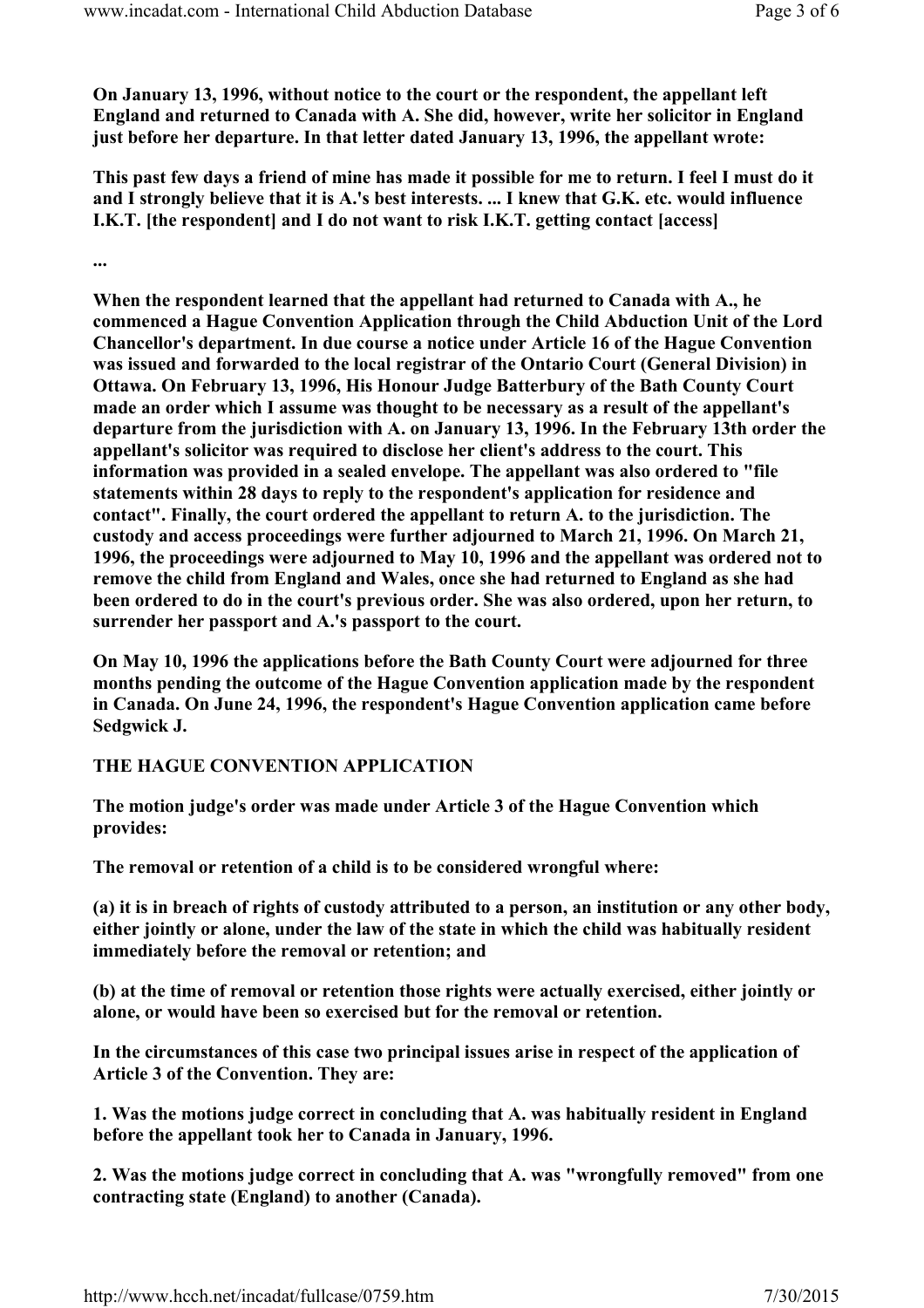## (i) Habitual Residence

The Hague Convention does not define "habitual residence". Neither does s. 40 of the Children's Law Reform Act, R.S.O. 1990, c. C.12, which makes the Hague Convention part of the law of Ontario.

In my view, there was ample evidence to support the trial judge's conclusion that in January, 1996 A. was habitually resident in the United Kingdom. The appellant took her to England in September, 1995 by use of one-way air tickets. She applied for employment upon her arrival in England. She enrolled A. in school in England. She made arrangements in advance for accommodation.

It would appear that the appellant's plan was to stay in England if things worked out satisfactorily there. Put another way, the appellant was not merely visiting her relatives in England when she returned in September, 1995. Although the appellant seems to have moved about with some frequency after her return to England, A. clearly resided in England from September, 1995 to January, 1996. The duration of her residence was sufficient to render it "habitual".

Moreover, when the respondent applied for custody in November, 1995, the appellant opposed his application and did not dispute the jurisdiction of the court. On the contrary, she brought her own application for custody in the Bath County Court. Why she did this is something that need not be explored, although it is puzzling in that the appellant already had a valid custody order at that time. When the appellant returned to Canada with A. both applications for custody were before the Bath County Court.

I would, therefore, not give effect to the appellant's submission that in January, 1996 (when the child was removed from England to Canada) the child was not habitually resident in England.

(ii) Wrongful Removal

The objects of the Hague Convention are clearly set out in Article 1 of the Convention.

Article 1

The objects of the present Convention are:

(a) to secure the prompt return of children wrongfully removed to or retained in any Contracting State; and

(b) to ensure that rights of custody and of access under the law of one Contracting State are effectively respected in the other Contracting States.

What is included in the term "rights of custody" is set out in Article 5 of the Convention.

Article 5

For the purposes of this Convention:

(a) "rights of custody" shall include rights relating to the care of the person of the child and, in particular, the right to determine the child's place of residence;

(b) "rights of access" shall include the right to take a child for a limited period of time to a place other than the child's habitual residence.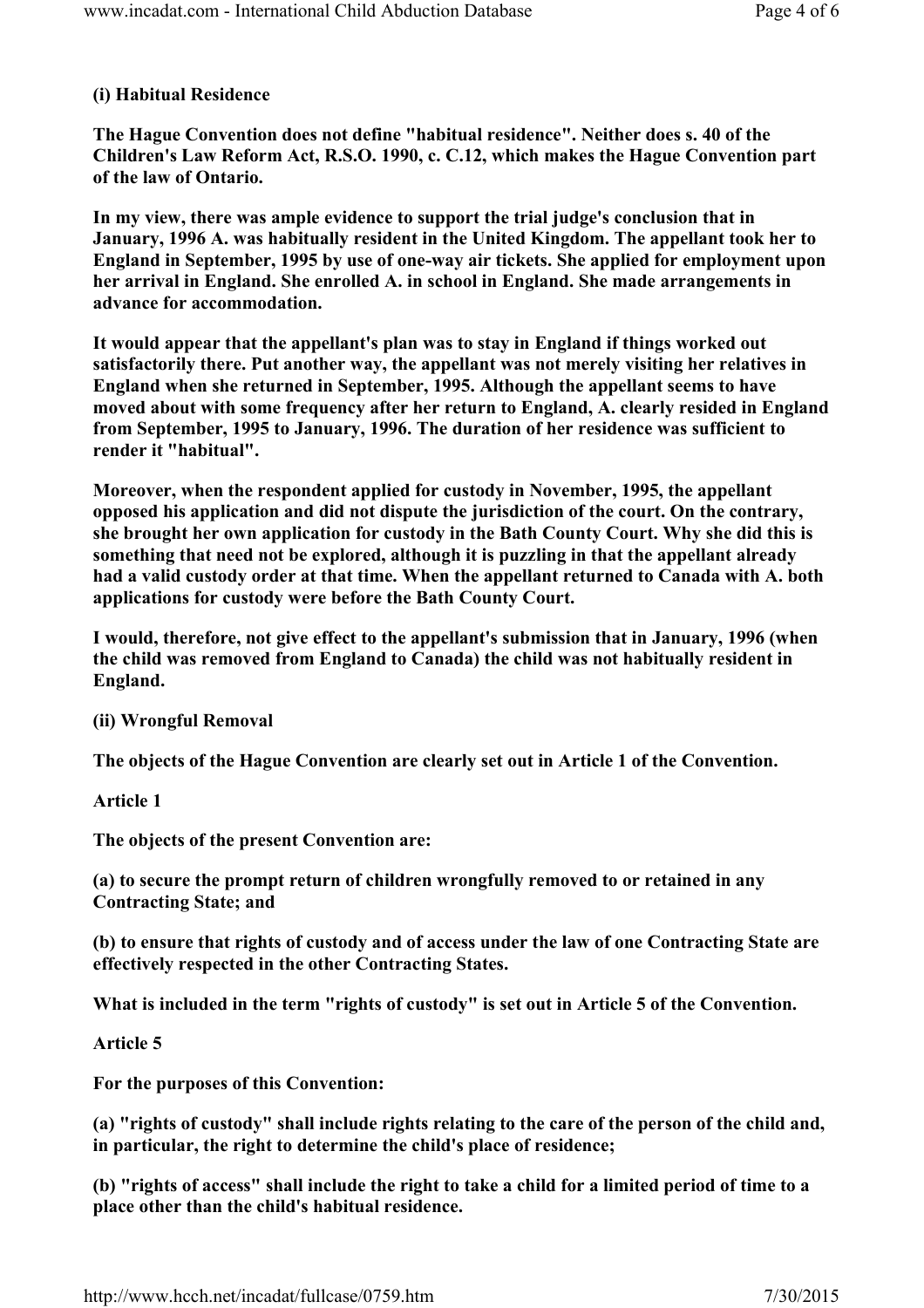I have little difficulty in concluding that A. was wrongfully removed from England in January, 1996. The appellant's letter to her solicitor makes it clear that she left England because she did not wish to run the risk of being unsuccessful in the custody/access proceedings that were then before the Bath County Court.

Article 3 of the Hague Convention recognizes that rights of custody may be attributed not only to a person (a mother or father), but also to an institution, or any other body (a court). The significance of this provision in the Hague Convention was made clear in the Supreme Court of Canada's judgment in Thomson v. Thomson (1994), 6 R.F.L. (4th) 290, 119 D.L.R. (4th) 253. In Thomson, the court emphasized the objects of the Convention and Canada's commitment, as a contracting state, to those objects. La Forest J., in referring to Article 3 of the Hague Convention wrote at p. 316:

The breach of rights of custody described in Art. 3, it will be remembered, are those attributed to a person, an institution, or any other body by the law of the state where the child was habitually resident immediately before the removal or retention.

And at p. 322 he considered the circumstances when rights of custody will be attributed to a court. He wrote: It seems to me that when a court is vested with jurisdiction to determine who shall have custody of a child, it is, while in the course of exercising that jurisdiction, exercising rights of custody within the broad meaning of the term contemplated by the Convention.

In my view, these comments of La Forest J. have direct application here. The Bath County Court was vested with jurisdiction to determine with which parent A. would reside. In my view, A.'s removal from the court's jurisdiction breached rights of custody vested in the court under Article 3. At the time of the child's removal, rights of custody attributed to the court were being actually exercised by the court, as referred to in Article 3(b) of the Convention.

Accordingly, the motions judge was correct in concluding that A. was wrongfully removed from England in January, 1996 and in ordering that A. be returned to England. This will not give rise to a grave risk of harm to the child as referred to in Article 13(b) of the Convention. It will be for the court in England to deal with the issues of custody and access. That was not the issue before the motions judge and, as I have said, is not the issue before this court, although the significant part of the affidavit evidence filed by both appellant and respondent has relevance only to that issue.

## **CONCLUSION**

Sedgwick J.'s order required that A. be returned to the Bath County Court within four weeks of June 24, 1996, the date of his order. That provision will obviously have to be varied. A. should be returned to the jurisdiction of the Bath County Court by November 30, 1996. Subject to that variation, I would dismiss the appeal with costs.

Appeal dismissed.

[http://www.incadat.com/] [http://www.hcch.net/] [top of page]

All information is provided under the terms and conditions of use.